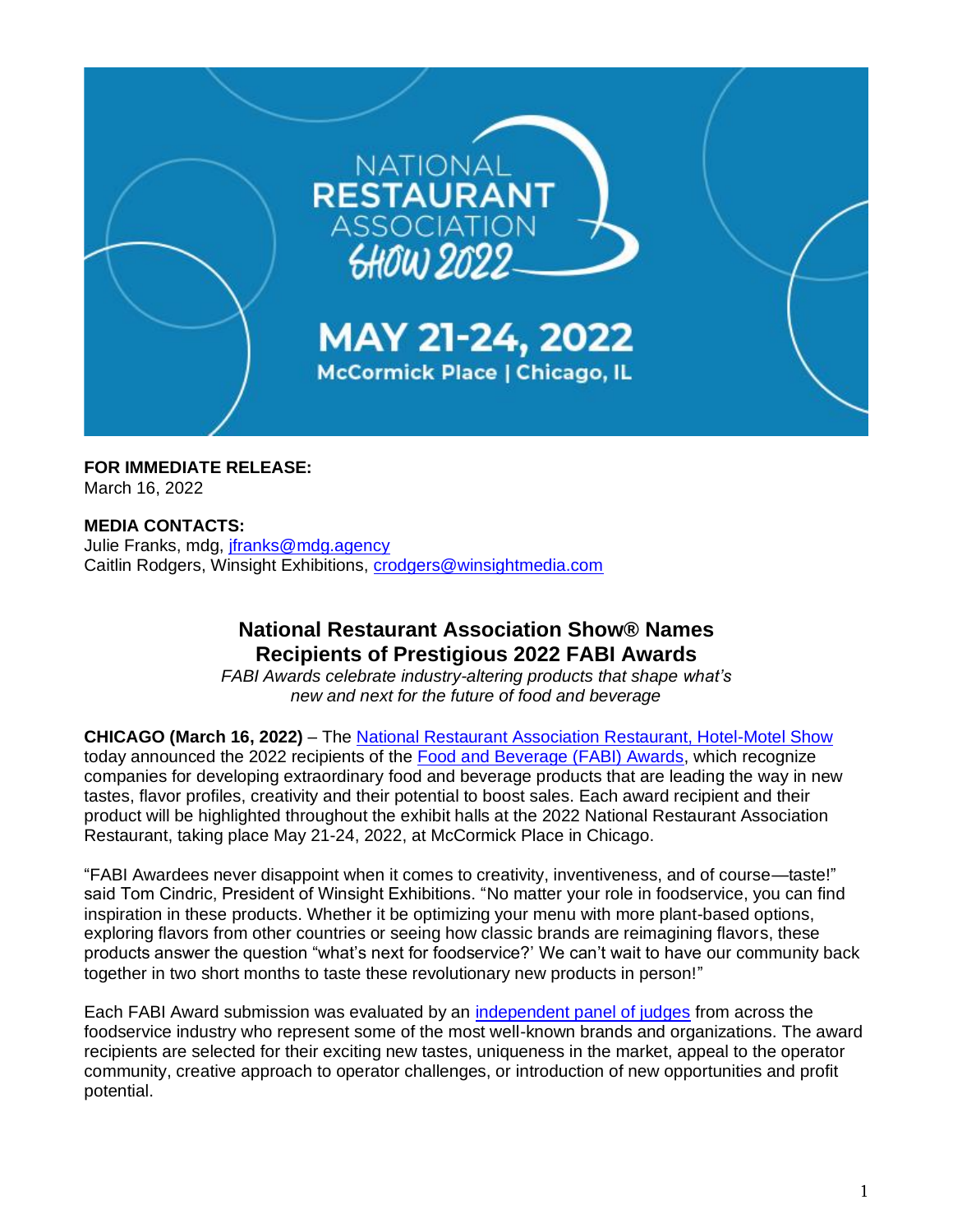### **The 2022 FABI Award recipients are:**

### **[Angel's Artisan Pocket Bread](https://directory.nationalrestaurantshow.com/8_0/exhibitor/exhibitor-details.cfm?exhid=120927)**

## *Angel Bakeries, USA LLC*

Angel's Artisan Pocket Bread features a soft and fluffy texture, well-developed cell structure, and noleak pocket. Developed and formulated with the foodservice operator in mind, this pita bread can be "refreshed" and served to customers in 5 minutes or less. It is also all-natural and contains only six kitchen cabinet ingredients.

#### **[The Better Fish® Skinless Barramundi 4 oz IQF Portion](https://directory.nationalrestaurantshow.com/8_0/exhibitor/exhibitor-details.cfm?exhid=106596)**

## *Australis Aquaculture*

The Better Fish® Barramundi 4 oz skinless portion by Australis Aquaculture eliminates prep, waste, and uncertainty in any foodservice operator's seafood program. All The Better Fish® products are Fair Trade certified, sustainably ocean farmed, humanely harvested and individually quick frozen within hours of harvest.

### **[Beyond Pepperoni](https://directory.nationalrestaurantshow.com/8_0/exhibitor/exhibitor-details.cfm?exhid=108678)**

#### *Beyond Meat*

Beyond Pepperoni tastes like the classic pizza topping you know and love but is made from simple, plant-based ingredients. With perfectly crisped edges and a mouthwatering savory flavor, Beyond Pepperoni is crafted to perfection with the added benefits of plant-based ingredients including no GMOs, no soy and no gluten!

### **[Blind Tiger Spirit-Free Cocktails & Mixers](https://directory.nationalrestaurantshow.com/8_0/exhibitor/exhibitor-details.cfm?exhid=62520676)**

*Blind Tiger, LLC*

Prohibition-inspired pours made for the modern drinker. All-natural and organic, Blind Tiger creates barquality spirit-free cocktails ready to sip or mix.

#### **[Demitri's Bloody Mary Seasoning](https://directory.nationalrestaurantshow.com/8_0/exhibitor/exhibitor-details.cfm?exhid=107340)**

#### *Demitri's Gourmet Mixes*

Demitri's All-Natural Bloody Mary Seasoning is a bartender-created, best kept secret at restaurants and bars, hotels, sports stadiums, cruise lines and multi-unit foodservice operators nationwide. Mix 2oz of Demitri's Bloody Mary Seasoning with a quart of tomato juice, V8, Clamato or vegetable juice for perfect handmade-quality cocktails every time, in no time.

#### **[Java Trading Thai Iced Coffee Latte](https://directory.nationalrestaurantshow.com/8_0/exhibitor/exhibitor-details.cfm?exhid=1470)**

#### *Distant Lands Coffee*

Java Trading's newly launched Thai Iced Coffee is a delicious blend of coffee, milk, cane sugar and cardamom, bottled up so it can be enjoyed on the go! Inspired by Thailand's traditional spiced coffee, this sweet retreat offers an authentic and delicious experience.

#### **[JUST Egg Folded](https://directory.nationalrestaurantshow.com/8_0/exhibitor/exhibitor-details.cfm?exhid=119162)**

#### *Eat Just, Inc.*

JUST Egg Folded is a plant-based egg that makes breakfast easier than ever. Pop it in the toaster, microwave, oven, or skillet for a delicious breakfast. It uses less water, land, and carbon emissions than conventional eggs. Plus, it has about the same amount of protein as an egg but with less saturated fat and zero cholesterol, making it good for you and the planet.

#### **[Plant-based Salmon Burger](https://directory.nationalrestaurantshow.com/8_0/exhibitor/exhibitor-details.cfm?exhid=118593)**

#### *Good Catch*

These plant-based salmon burgers bring you the best part of salmon — its delicate, mild-yet-rich flavor — without any of the downside. Each juicy burger has a touch of citrus to round out its flavor story. Serve with a side of fresh veggies or fries with a squeeze of fresh lime. Enjoy!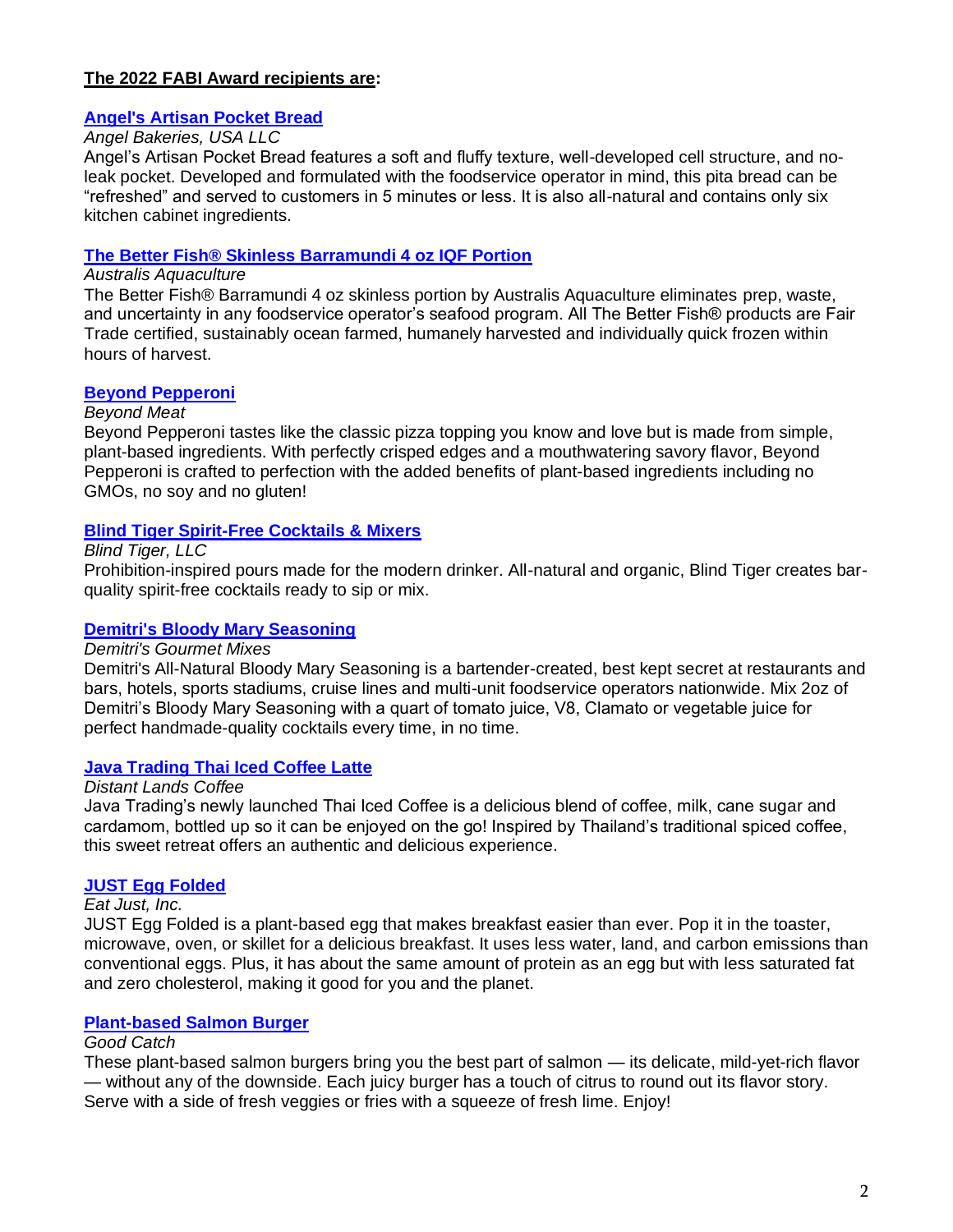### **[Impossible™ Meatballs Made From Plants](https://directory.nationalrestaurantshow.com/8_0/exhibitor/exhibitor-details.cfm?exhid=115007)**

#### *Impossible Foods*

Impossible™ Meatballs are one of the newest products from Impossible Foods, made with a custom mix of the award-winning Impossible™ Burger and Impossible™ Sausage Made From Plants, and a savory homestyle seasoning blend. They're delicious, nutritious, sustainable, and work perfectly in every classic meatball recipe — from spaghetti to meatball subs.

## **[Oatly Frozen Dessert Bars -](https://directory.nationalrestaurantshow.com/8_0/exhibitor/exhibitor-details.cfm?exhid=121068) Strawberry Swirl**

#### *Oatly*

Oatly's newly released Strawberry Swirl Frozen Dessert Bar is a delicious strawberry flavored non-dairy frozen dessert tucked inside a dark chocolatey shell. This dairy and gluten free treat is made with real strawberries for a premium indulgence experience.

## **[Nitro Pepsi](https://directory.nationalrestaurantshow.com/8_0/exhibitor/exhibitor-details.cfm?exhid=1239)**

### *PepsiCo Foodservice*

Nitro Pepsi has smaller bubbles, also infused with nitrogen, that create an unbelievably smooth, creamy texture made possible by a unique widget placed at the bottom of every can. This is the first time this type of widget technology, often seen in beer and coffee products, is being applied to the cola category and creates the frothy, foamy, smooth texture unique to Nitro Pepsi. The product will be available nationwide on March 28 in two delicious flavors – Draft Cola and Vanilla Draft Cola.

## **[Ripple Dairy-Free Soft Serve](https://directory.nationalrestaurantshow.com/8_0/exhibitor/exhibitor-details.cfm?exhid=62520688)**

### *Ripple Foods*

Ripple's Dairy-Free Soft Serve gives soft serve lovers what they've been missing—a delicious & indulgent, dairy-free soft serve option with a rich and creamy texture. Straight from the machine to batch freezing, Ripple's Dairy-Free Soft Serve is as real as it gets.

### **[Sabatino Tartufi Truffle Parmesan Seasoning](https://directory.nationalrestaurantshow.com/8_0/exhibitor/exhibitor-details.cfm?exhid=117414)**

#### *Sabatino Truffles*

The Sabatino Tartufi Truffle Parmesan seasoning is an all-natural truffle seasoning that combines two glorious Italian flavors into a versatile seasoning. Valued for their intense, earthy flavors, luxurious black truffles are combined with premium parmesan cheese to create a deeply flavorful seasoning. Try it on pasta, pizza, and more.

## **[Chimichurri](https://directory.nationalrestaurantshow.com/8_0/exhibitor/exhibitor-details.cfm?exhid=116173)**

#### *Sevillo Fine Foods*

Sevillo Fine Foods' Chimichurri—an herb sauce made with parsley, cilantro, garlic, shallots, oil and spices—is known as a culinary specialty of Argentina and Uruguay. Traditionally served alongside grilled and roasted meats and sausages, chimichurri is a delicious accompaniment to a wide variety of dishes.

#### **[Cremino Individual Dessert](https://directory.nationalrestaurantshow.com/8_0/exhibitor/exhibitor-details.cfm?exhid=298)**

#### *Taste It Presents*

Taste It Presents' Cremino Italian Dessert is an elegant, individual dessert with three classic layers: Italian gianduja mousse (hazelnut & chocolate combo), light, milk chocolate mousse and a sublime dark chocolate sauce. Mousse layers sit on top of a crunchy, wafer-thin biscuit and have surprising bits of hazelnuts inside. MADE IN ITALY.

#### **[Mascarpone Semifreddo Bar Cake](https://directory.nationalrestaurantshow.com/8_0/exhibitor/exhibitor-details.cfm?exhid=298)**

#### *Taste It Presents*

Taste It Presents' Mascarpone Semifreddo Bar Cake is made with authentic, Italian mascarpone, smooth Bavarian cream and a tender sponge cake base. Rich, dark chocolate sauce oozes from the center. Topped with crunchy, crumbled amaretto macaroons and swirls of dark chocolate. MADE IN ITALY. A truly spectacular, wow dessert.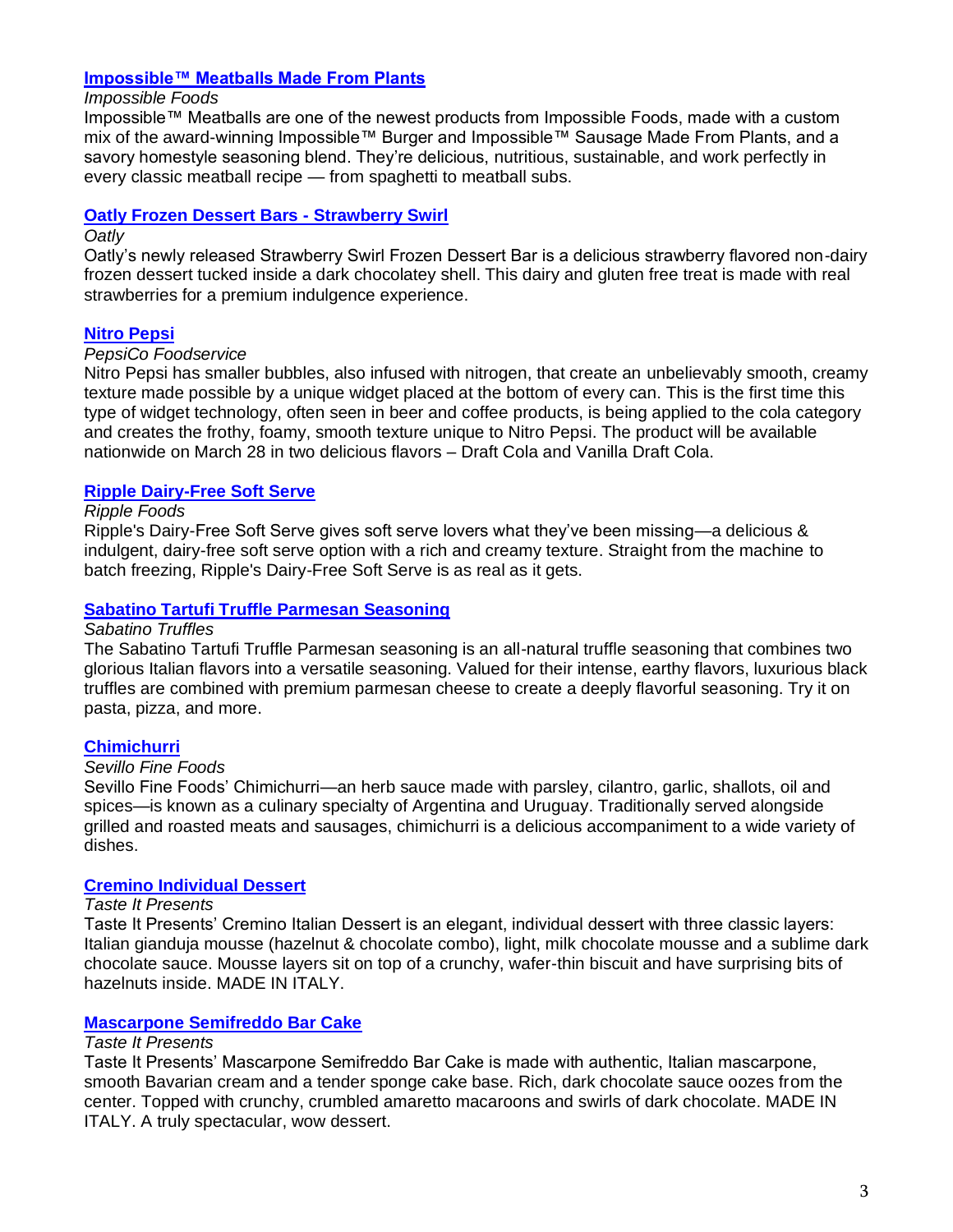## **[Sorbissimo](https://directory.nationalrestaurantshow.com/8_0/exhibitor/exhibitor-details.cfm?exhid=298)**

### *Taste It Presents*

Called 'The Sippable Sorbet', Sorbissimo is Italy's #1 dessert to drink. Offering the refreshment of sorbet, the convenience of a drink, and the creaminess of gelato, this innovative cross between a sorbet and a frappe can be served in champagne glasses or used for signature cocktails. MADE IN ITALY.

# **[TiNDLE](https://directory.nationalrestaurantshow.com/8_0/exhibitor/exhibitor-details.cfm?exhid=62520890)**

## *TiNDLE*

Created by food startup Next Gen Foods, TiNDLE is a delicious chicken made from plants which offers the aroma, taste, and texture of chicken! Crafted with chefs in mind, TiNDLE is versatile and easy-towork-with in a range of cuisines – plus is a good source of protein and fiber. It is also free from antibiotics, hormones, cholesterol, GMO ingredients.

## **[Taste Republic Pre-Cooked IQF Gluten-Free Four Cheese Tortelloni](https://directory.nationalrestaurantshow.com/8_0/exhibitor/exhibitor-details.cfm?exhid=53252)**

## *Tribe 9 Foods*

Taste Republic's Pre-Cooked IQF Gluten-Free Four Cheese Tortelloni combines our award-winning gluten-free pasta dough with a delicious combination of mozzarella, parmesan, asiago and ricotta cheeses and maintains the same taste and texture as traditional filled pasta.

# **[Natures Raspberries Frozen Fresh in White & Dark Chocolate: 1.5oz Mini Single Serve](https://directory.nationalrestaurantshow.com/8_0/exhibitor/exhibitor-details.cfm?exhid=62520617)**

### *Tru Fru LLC*

Tru Fru's Nature's Raspberries is a fresh, delightful, "permissible indulgence snack" featuring hyperchilled white and dark chocolate covered raspberries. At only 90 calories per serving, Nature's Raspberries is the perfect guilt-free grab n' go snack.

## **[Piña Colada ~ Natures Pineapple Frozen Fresh in White Chocolate & Coconut: 5oz Grab & Go](https://directory.nationalrestaurantshow.com/8_0/exhibitor/exhibitor-details.cfm?exhid=62520617)** *Tru Fru LLC*

Tru Fru's Piña-Colada is a fresh, delightful, "permissible indulgence snack" featuring hyper-chilled white chocolate and roasted coconut covered pineapple slices. At only 70 calories per serving, the Piña-Colada is the perfect guilt-free grab n' go snack.

## **[Hillshire Farm® All Natural Fully Cooked Pork Chorizo Crumbles](https://directory.nationalrestaurantshow.com/8_0/exhibitor/exhibitor-details.cfm?exhid=346)**

## *Tyson Foods Inc*

Hillshire Farm® All Natural Fully Cooked Pork Chorizo Crumbles are minimally processed, have no artificial ingredients and deliver authentic flavor, appearance, texture and superior quality.

## **[Tyson® Chicken n' Waffle Sandwiches](https://directory.nationalrestaurantshow.com/8_0/exhibitor/exhibitor-details.cfm?exhid=346)**

## *Tyson Foods Inc*

Tyson® Chicken n' Waffle Sandwiches feature a homestyle or spicy breaded chicken breast nestled between two, sweet, sugar-topped Belgian-style waffles. Each sandwich is individually butcherwrapped for heating in the microwave and holding in warmers for up to 4 hours.

## **Zùsto - [Sugar Substitute](https://directory.nationalrestaurantshow.com/8_0/exhibitor/exhibitor-details.cfm?exhid=62520713)**

## *Zùsto*

Zùsto substitutes sugar with a patented blend of dietary and plant-based fibers, resulting in prebiotic benefits, 75% fewer calories and a diabetes-friendly low glycemic index value. It comes with excellent taste and behaves just like sugar. Same taste – more pleasure.

The 2022 Show will provide several opportunities for attendees to learn more about the FABI Award recipients, including many from 2020 and 2021, during onsite tasting sessions. The Show will hold a session titled "Breaking New Ground in Food and Beverage," taking place Sunday, May 22 at 10 a.m. Here, FABI judges will discuss how food and beverage innovations are leading to major shifts within the industry. FABI Award recipients will also be featured on [The Show To Go,](https://www.nationalrestaurantshow.com/mys/show-to-go) a cost-free digital